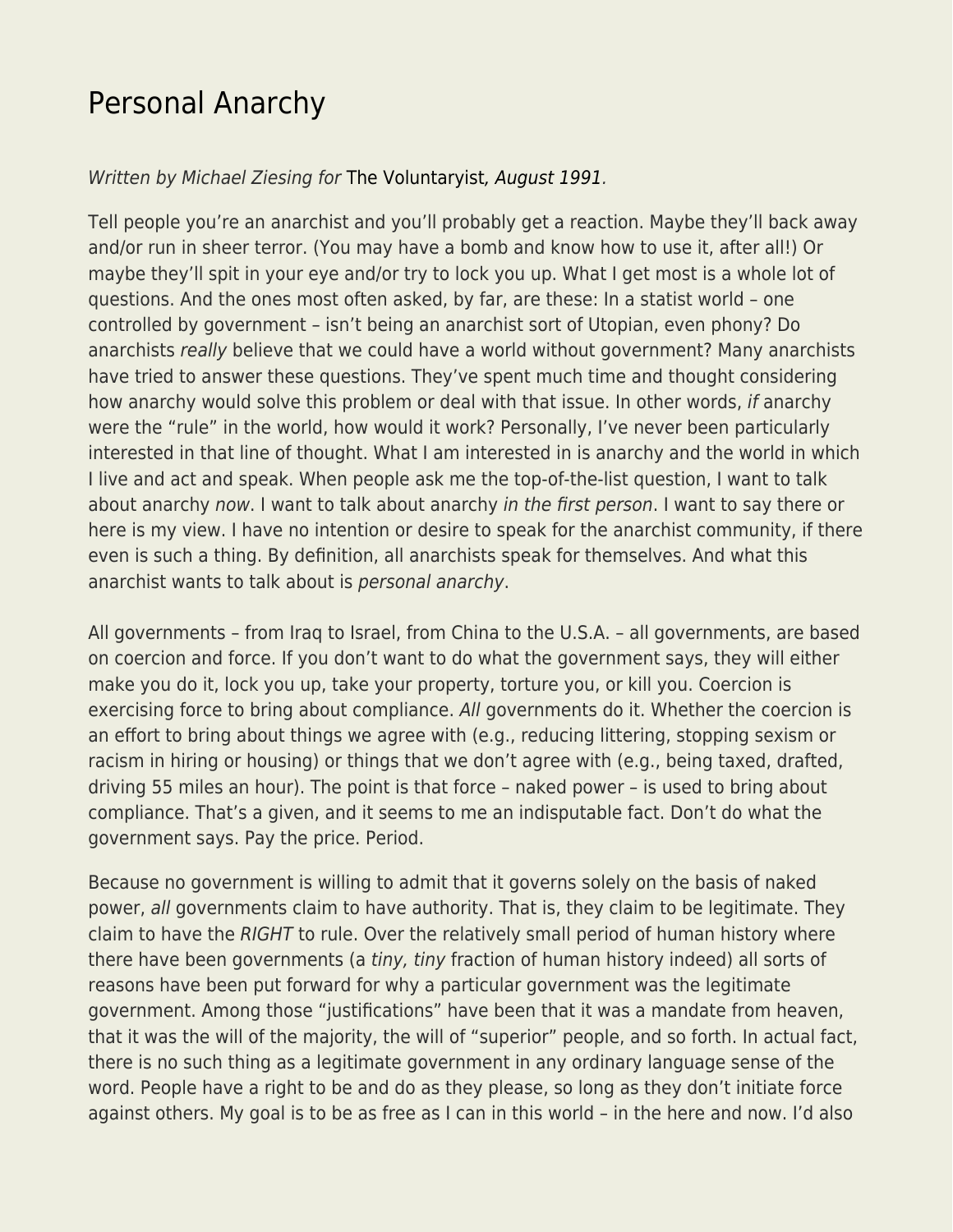like to help others be as free as they can be. That I'm not absolutely free and others are not is certainly true. Becuase freedom is an open-ended concept, no person or group can ever be totally free. The point is to try to live our lives as a movement toward freedom, away from coercion, and as a process involving openness – i.e., choice. If we operate on that principle, we are living in the spirit of anarchy. Whenever we try through coercion, threat, or violence to force people to do things our way we are opposing the spirit of anarchy. Everything in opposition to the spirit of anarchy is anti-freedom. Everything!

One of the most obvious ways that people abdicate their freedom – and consequently the freedom of others – is by empowering government. The more empowered a government is the more legitimate it seems. Any time the government is asked for anything, it is an infusion of power and legitimacy. From shelters for the homeless to medicare, from national defense to police and fire "protection" – the more we ask for and/or the more we take, the more we are empowering government. Empowering government is diametrically opposed to the spirit of anarchy. I try my very best to ask the government for nothing and to take as little as possible. When I do take something I try very hard to be aware that it has the stench of statism. Here are a few things that I haven't done or supported because they empowered the government.

- 1. I don't vote.
- 2. I don't sign petitions asking the government for anything. (I do sign petitions demanding that they stop some things.)
- 3. I oppose government "solutions," even in areas where I agree with the goal because I don't think government solves anything – although it often gives the illusion that something is being done. For example, I oppose the ERA, civil rights legislation, bottle bills, food stamps, socialized medicine and so forth. I oppose these things because they make the government look good while not really doing anything. For example, it gives the illusion that something is being done about racism and sexism while nothing really is. It makes people think that there is a quick fix to everything – simply pass a law and pollution, sexual harassment, job discrimination, etc. will end.
- 4. In those places where I have power (whether I want it or not), I try to practice the spirit of anarchy by minimizing my role and giving others options. Two places where this frequently comes up is in my role as a parent and my role as a teacher. I try to always ask my sons or people in my classes to do things and give them the maximum amount of latitude for alternatives.
- 5. Where I see problems, I try to support non-statist solutions to them. For example, I totally oppose the statist campaigns of Mothers Against Drunk Drivers – not because I favor drunk driving, but because it empowers the government. I oppose drunk driving by wholeheartedly supporting and endorsing safe ride programs. They are totally voluntary, non-statist, and they work.
- 6. I try to support in every way I can, victims of statism and other forms of power and